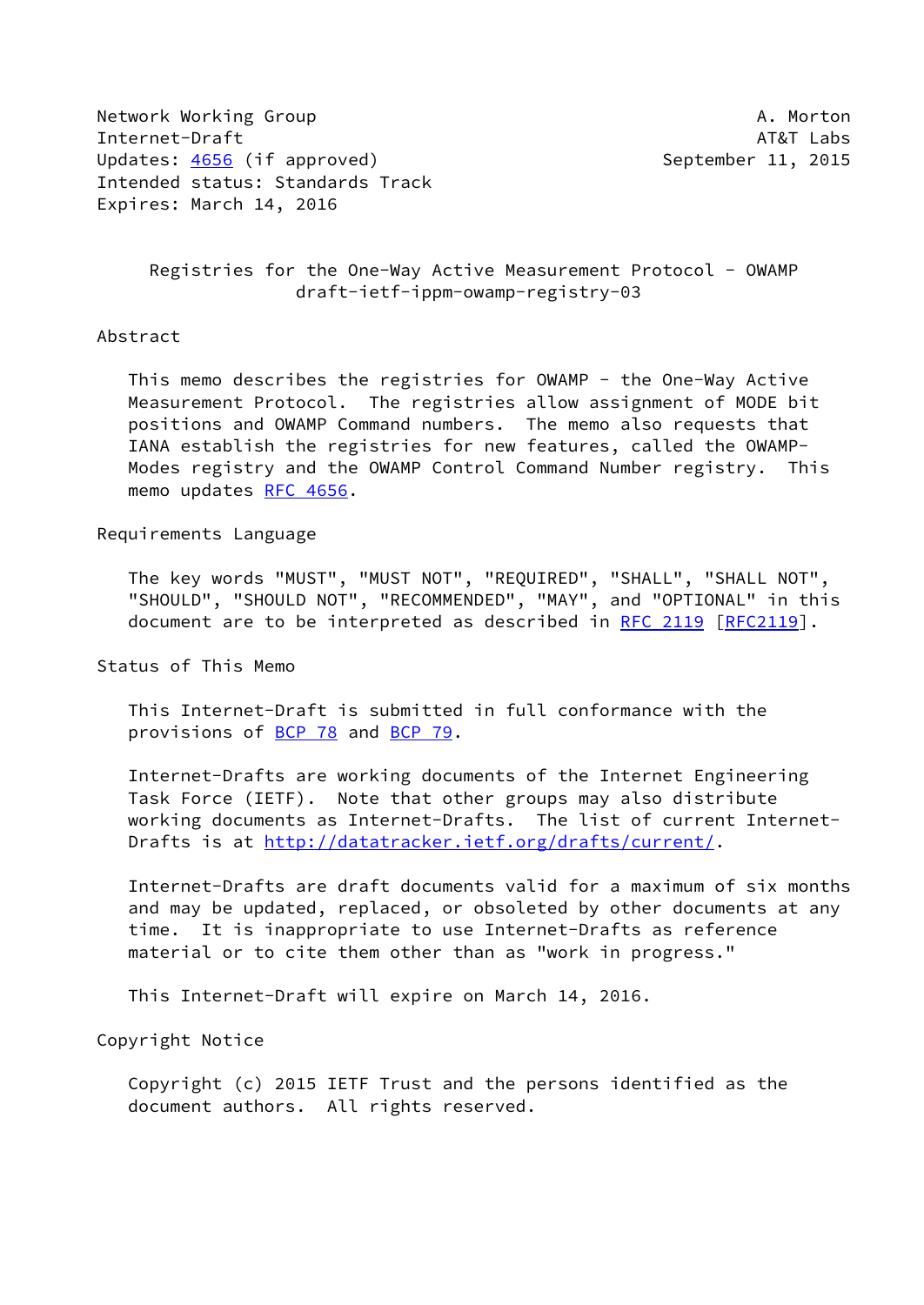<span id="page-1-1"></span>Internet-Draft **OWAMP Registries** September 2015

This document is subject to [BCP 78](https://datatracker.ietf.org/doc/pdf/bcp78) and the IETF Trust's Legal Provisions Relating to IETF Documents [\(http://trustee.ietf.org/license-info](http://trustee.ietf.org/license-info)) in effect on the date of

 publication of this document. Please review these documents carefully, as they describe your rights and restrictions with respect to this document. Code Components extracted from this document must include Simplified BSD License text as described in Section 4.e of the Trust Legal Provisions and are provided without warranty as described in the Simplified BSD License.

## Table of Contents

|                  |                  |                                                  |   |  |  |  |  |  |  |  | $\overline{2}$  |
|------------------|------------------|--------------------------------------------------|---|--|--|--|--|--|--|--|-----------------|
| $\overline{2}$ . |                  |                                                  |   |  |  |  |  |  |  |  | $\overline{3}$  |
| 3.               |                  | IANA Considerations for OWAMP Control Registries |   |  |  |  |  |  |  |  | $\overline{3}$  |
|                  |                  | 3.1. Control Command Number Registry             |   |  |  |  |  |  |  |  | $\overline{3}$  |
|                  | 3.1.1.           | Registry Specification                           |   |  |  |  |  |  |  |  | $\overline{3}$  |
|                  | 3.1.2.           | Registry Management                              |   |  |  |  |  |  |  |  | $\overline{3}$  |
|                  | 3.1.3.           | Experimental Numbers                             |   |  |  |  |  |  |  |  | $\overline{3}$  |
|                  | 3.1.4.           | OWAMP-Control Command Numbers Initial Contents   |   |  |  |  |  |  |  |  | $\overline{3}$  |
|                  |                  |                                                  |   |  |  |  |  |  |  |  | $\overline{4}$  |
|                  | 3.2.1.           | Registry Specification                           |   |  |  |  |  |  |  |  | $\overline{4}$  |
|                  | 3.2.2.           | Registry Management                              |   |  |  |  |  |  |  |  | $\overline{4}$  |
|                  | 3.2.3.           | Experimental Numbers                             |   |  |  |  |  |  |  |  | $\overline{4}$  |
|                  | 3.2.4.           | OWAMP-Modes Initial Contents                     |   |  |  |  |  |  |  |  | $\overline{5}$  |
| 4.               |                  |                                                  |   |  |  |  |  |  |  |  | $\underline{6}$ |
| 5.               |                  |                                                  |   |  |  |  |  |  |  |  | 6               |
| 6.               |                  |                                                  |   |  |  |  |  |  |  |  | 6               |
| 6.1.             |                  | Normative References                             |   |  |  |  |  |  |  |  | 6               |
| 6.2.             |                  | Informative References                           |   |  |  |  |  |  |  |  | $\overline{1}$  |
|                  | Author's Address |                                                  | . |  |  |  |  |  |  |  | $\overline{1}$  |
|                  |                  |                                                  |   |  |  |  |  |  |  |  |                 |

# <span id="page-1-0"></span>[1](#page-1-0). Introduction

The One-way Active Measurement Protocol, OWAMP [\[RFC4656](https://datatracker.ietf.org/doc/pdf/rfc4656)] was prepared to support measurements of metrics specified by the IP Performance Metrics (IPPM) working group in the IETF. The Two-Way Active Measurement Protocol, TWAMP [\[RFC5357](https://datatracker.ietf.org/doc/pdf/rfc5357)] is an extension of OWAMP. The TWAMP specification gathered wide review as it approached completion, and the by-products were several recommendations for new features in TWAMP. As a result, a registry of new features was established for TWAMP. However, there were no new features proposed for OWAMP until recently  $[I-D.iett-ippm-ipsec]$ .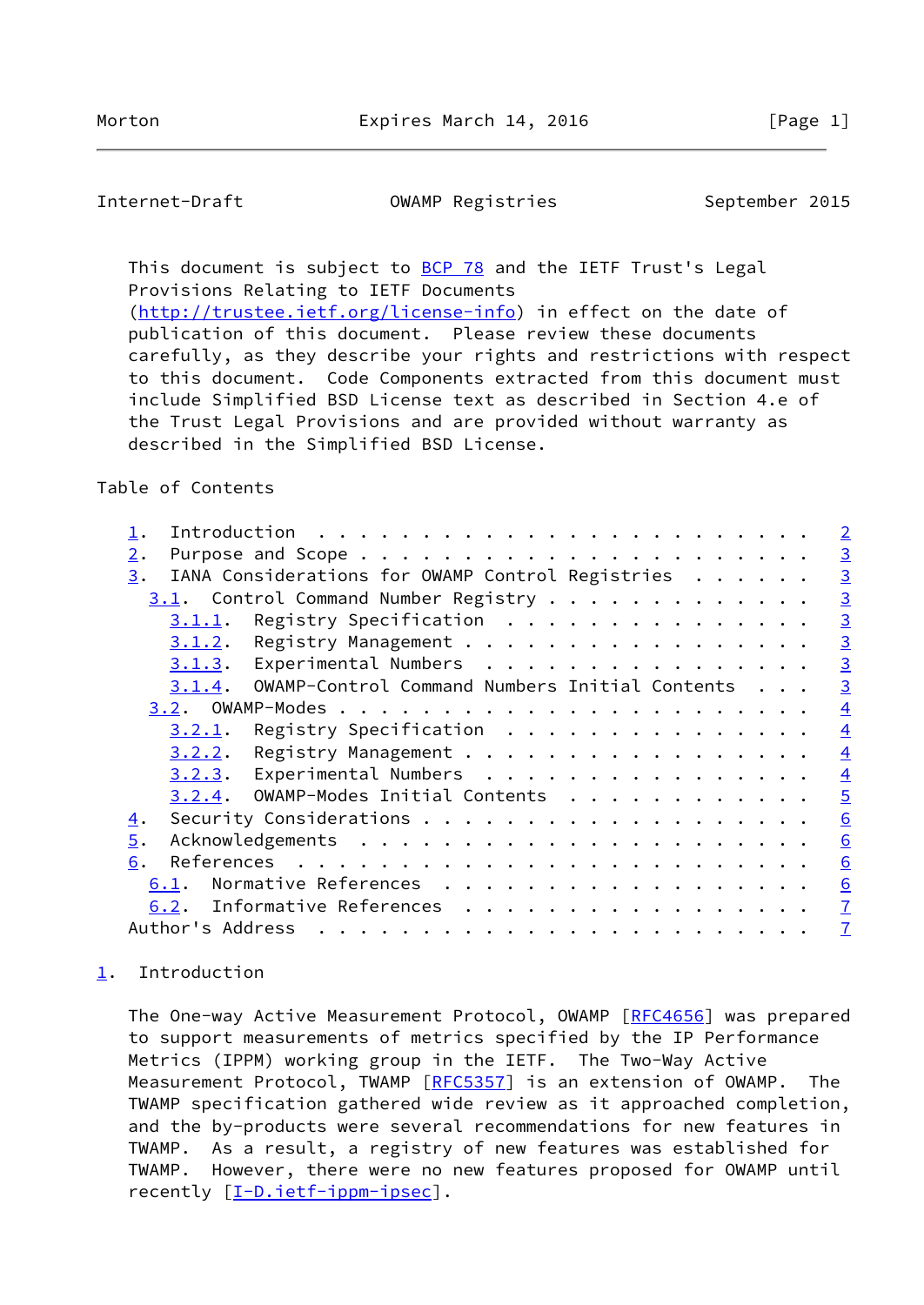This memo establishes the needed registries for OWAMP, and updates [\[RFC4656](https://datatracker.ietf.org/doc/pdf/rfc4656)].

Morton **Expires March 14, 2016** [Page 2]

<span id="page-2-1"></span>Internet-Draft OWAMP Registries September 2015

<span id="page-2-0"></span>[2](#page-2-0). Purpose and Scope

 The purpose and scope of this memo is to describe and request the establishment of registries for future OWAMP [\[RFC4656](https://datatracker.ietf.org/doc/pdf/rfc4656)] extensions. IANA already administers the "Two-way Active Measurement Protocol (TWAMP) Parameters", and this request follows a similar form (with one exception identified below).

 This memo also provides the initial contents for the OWAMP registries.

<span id="page-2-2"></span>[3](#page-2-2). IANA Considerations for OWAMP Control Registries

 OWAMP-Control protocol coordinates the measurement capability. All OWAMP-Control messages follow specifications defined in [section](https://datatracker.ietf.org/doc/pdf/rfc4656#section-3) 3 of  $[RFC4656]$ .

<span id="page-2-3"></span>[3.1](#page-2-3). Control Command Number Registry

IANA is requested to create an OWAMP-Control Command Number registry.

 OWAMP-Control Commands follow specifications defined in [section](https://datatracker.ietf.org/doc/pdf/rfc4656#section-3.4) 3.4  [of \[RFC4656\]](https://datatracker.ietf.org/doc/pdf/rfc4656#section-3.4).

<span id="page-2-4"></span>[3.1.1](#page-2-4). Registry Specification

 OWAMP-Control Command Numbers are specified in the first octet of OWAMP-Control-Client command messages consistent with [section](https://datatracker.ietf.org/doc/pdf/rfc4656#section-3) 3 of [RFC4656]. There are a maximum of 256 command numbers.

<span id="page-2-5"></span>[3.1.2](#page-2-5). Registry Management

 Because the "OWAMP-Control Command Numbers" registry can contain only 256 values, and because OWAMP is an IETF protocol, these registries MUST be updated only by "IETF Review" as specified in [[RFC5226](https://datatracker.ietf.org/doc/pdf/rfc5226)] (an RFC that documents registry use and is approved by the IESG).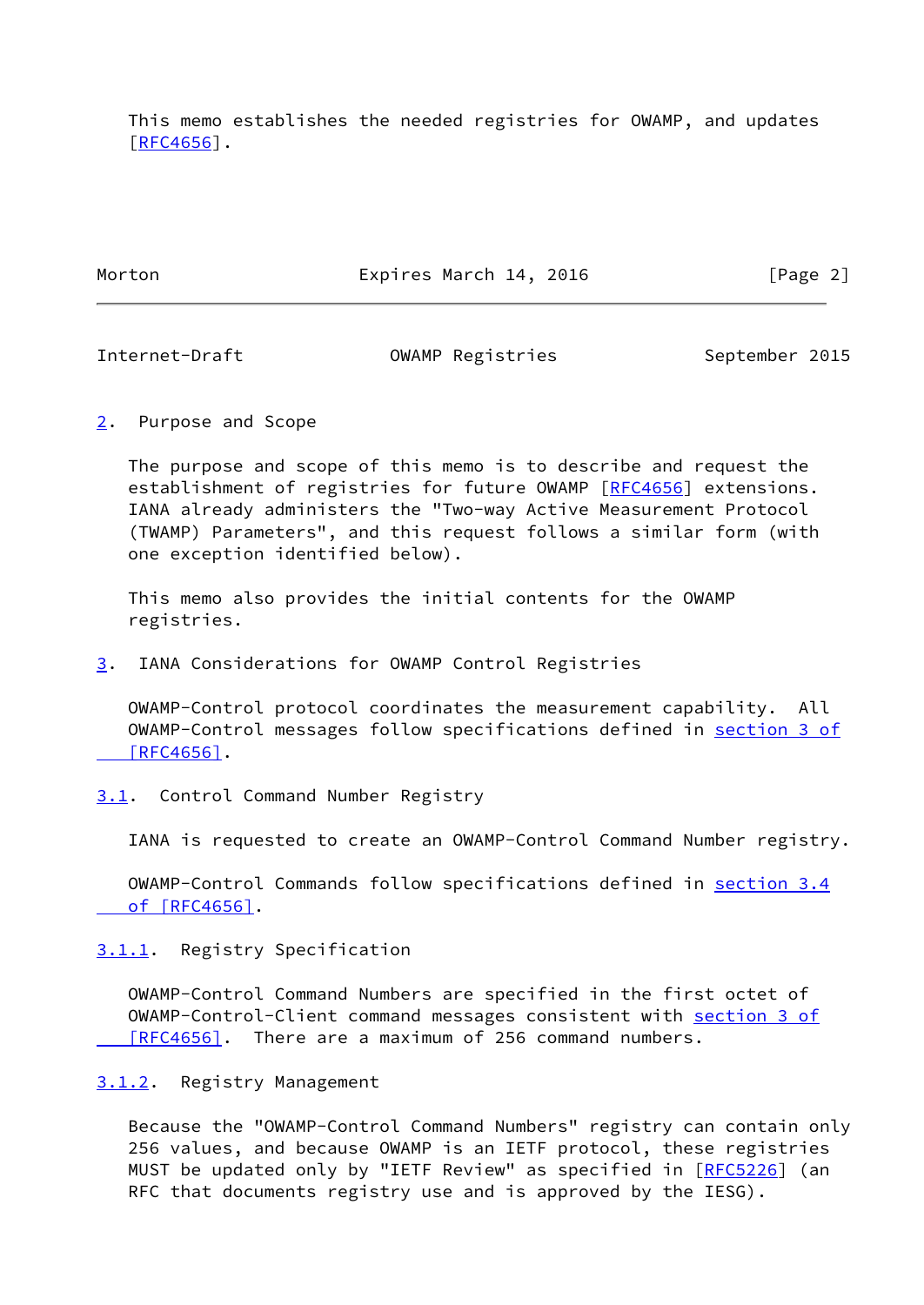#### <span id="page-3-0"></span>[3.1.3](#page-3-0). Experimental Numbers

 One experimental value is currently assigned in the Command Numbers Registry, as indicated in the initial contents below.

<span id="page-3-1"></span>[3.1.4](#page-3-1). OWAMP-Control Command Numbers Initial Contents

 OWAMP-Control Commands follows the procedure defined in [section](https://datatracker.ietf.org/doc/pdf/rfc4656#section-3.5) 3.5 of [RFC4656] (and in the remainder of [section 3\)](#page-2-2).

| Expires March 14, 2016 | [Page 3] |
|------------------------|----------|
|                        |          |

<span id="page-3-3"></span>Internet-Draft OWAMP Registries September 2015

 The complete set of OWAMP-Control Command Numbers are as follows (including two reserved values):

OWAMP-Control Command Numbers Registry

| Value     | Description     | Semantics<br>Definition | Reference       |
|-----------|-----------------|-------------------------|-----------------|
| 0         | Reserved        |                         |                 |
| 1         | Request-Session | Section 3.5             | <b>RFC 4656</b> |
| 2         | Start-Sessions  | Section 3.7             | <b>RFC 4656</b> |
| 3         | Stop-Sessions   | Section 3.8             | <b>RFC 4656</b> |
| 4         | Fetch-Sessions  | Section 3.9             | <b>RFC 4656</b> |
| $5 - 253$ | Unassigned      |                         |                 |
| 254       | Experimentation | Section 3.1.4 This Memo |                 |
| 255       | Reserved        |                         |                 |

where "This Memo" is the published version of [draft-ietf-ippm-owamp](https://datatracker.ietf.org/doc/pdf/draft-ietf-ippm-owamp-registry) [registry](https://datatracker.ietf.org/doc/pdf/draft-ietf-ippm-owamp-registry)

#### <span id="page-3-2"></span>[3.2](#page-3-2). OWAMP-Modes

IANA is requested to create an OWAMP-Modes registry.

<span id="page-3-4"></span>[3.2.1](#page-3-4). Registry Specification

 OWAMP-Modes are specified in OWAMP Server Greeting messages and Set- up Response messages consistent with section [3.1 of \[RFC4656\]](https://datatracker.ietf.org/doc/pdf/rfc4656#section-3.1). Modes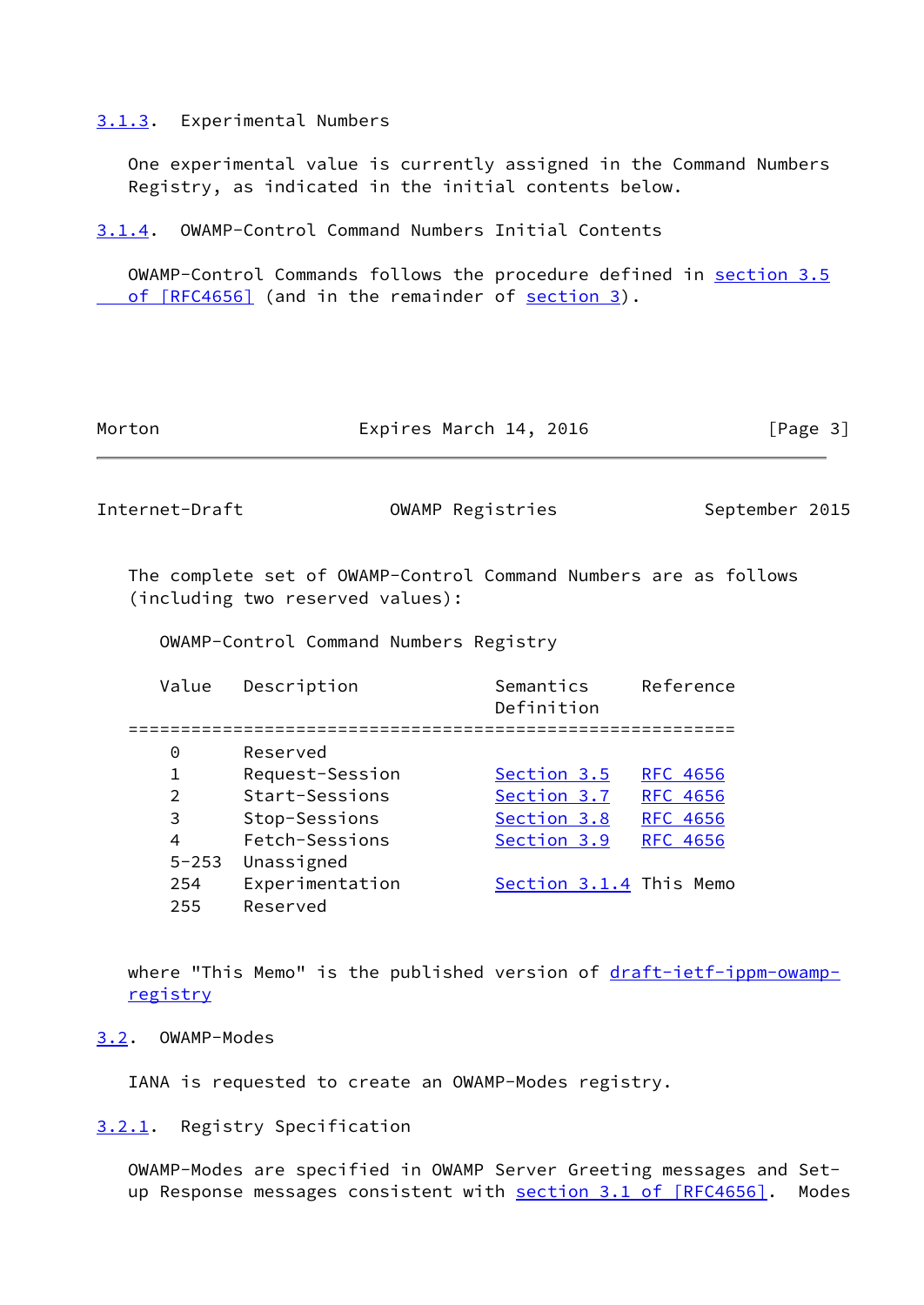are currently indicated by setting single bits in the 32-bit Modes Field. However, more complex encoding may be used in the future.

<span id="page-4-0"></span>[3.2.2](#page-4-0). Registry Management

 Because the "OWAMP-Modes" are based on only 32 bit positions with each position conveying a unique feature, and because OWAMP is an IETF protocol, these registries MUST be updated only by "IETF Review" as specified in [\[RFC5226](https://datatracker.ietf.org/doc/pdf/rfc5226)] (an RFC that documents registry use and is approved by the IESG). IANA SHOULD allocate monotonically increasing bit positions when requested.

# <span id="page-4-1"></span>[3.2.3](#page-4-1). Experimental Numbers

 No experimental bit positions are currently assigned in the Modes Registry, as indicated in the initial contents below.

Morton **Expires March 14, 2016** [Page 4]

<span id="page-4-3"></span>

Internet-Draft OWAMP Registries September 2015

<span id="page-4-2"></span>[3.2.4](#page-4-2). OWAMP-Modes Initial Contents

 OWAMP-Control connection establishment follows the procedure defined in section [3.1 of \[RFC4656\].](https://datatracker.ietf.org/doc/pdf/rfc4656#section-3.1)

 In the OWAMP-Modes registry, assignments are straightforward on the basis of bit positions, and there are no references to values - this is a difference from the comparable TWAMP registry (and a topic for improvement in the TWAMP-Modes registry which is reconciled in [\[I-D.ietf-ippm-ipsec](#page-7-1)]).

An Extension of the OWAMP-Modes is proposed in [\[I-D.ietf-ippm-ipsec](#page-7-1)]. With this extension, the complete set of OWAMP Mode bit positions are as follows (including one reserved bit position):

OWAMP-Modes Registry

| <b>Bit</b> |                 | Semantics   |           |
|------------|-----------------|-------------|-----------|
| Pos.       | Description     | Definition  | Reference |
|            |                 |             |           |
| ∩          | Unauthenticated | Section 3.1 | RFC4656   |
|            | Authenticated   | Section 3.1 | RFC4656   |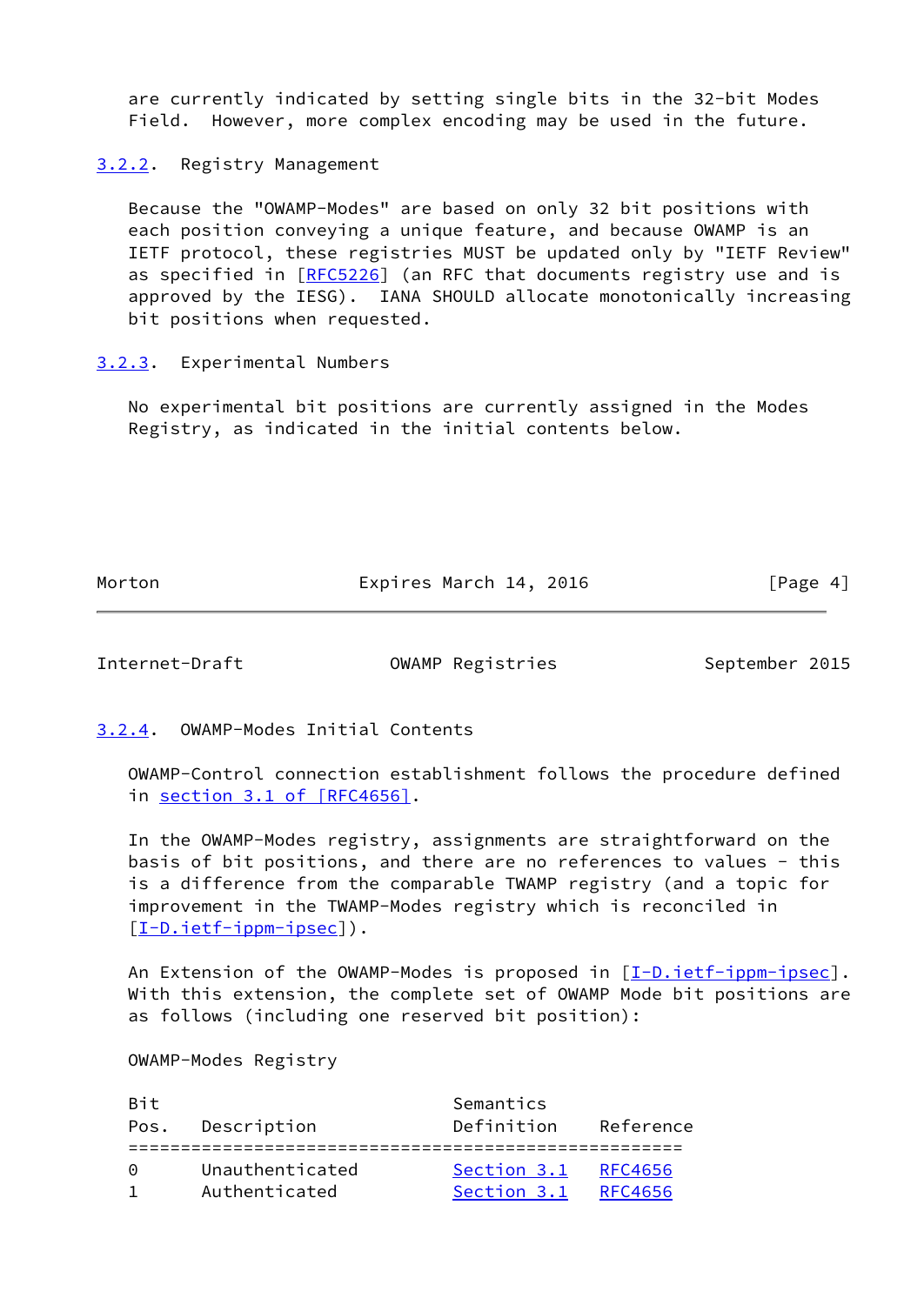| 2 | Encrypted                          | Section 3.1 RFC4656                                |
|---|------------------------------------|----------------------------------------------------|
| 3 | Reserved                           | Section 3.2.4 This Memo                            |
| 4 | IKEv2-derived Shared<br>Secret Key | Section 3.2.4 This Memo<br>and Section 5 RFC-to-be |

5-31 Unassigned

 (where RFC-to-be is the published version of [draft-ietf-ippm-ipsec](https://datatracker.ietf.org/doc/pdf/draft-ietf-ippm-ipsec), and where "This Memo" is [draft-ietf-ippm-owamp-registry](https://datatracker.ietf.org/doc/pdf/draft-ietf-ippm-owamp-registry))

 In the original OWAMP Modes field, setting bit position 0, 1 or 2 indicated the security mode of the Control protocol, and the Test protocol inherited the same mode (see section [4 of \[RFC4656\]](https://datatracker.ietf.org/doc/pdf/rfc4656#section-4)).

 The value of the Modes Field sent by the Server in the Server- Greeting message is the bit-wise OR of the modes (bit positions) that it is willing to support during this session. Thus, the five least significant bits of the Modes 32-bit Field are used. When no other features are activated, the 27 most significant bits MUST be zero. A Control-Client conforming to [\[RFC4656](https://datatracker.ietf.org/doc/pdf/rfc4656)] MAY ignore the values in the 29 most significant bits of the Modes Field, or it MAY support features that are communicated in other bit positions, such as the IKEv2-derived Shared Secret Key extension [[I-D.ietf-ippm-ipsec](#page-7-1)].

| Morton | Expires March 14, 2016 | [Page 5] |
|--------|------------------------|----------|

<span id="page-5-1"></span>Internet-Draft **OWAMP Registries** September 2015

 OWAMP and TWAMP registries for Modes may grow to contain different features and functions due to the inherent differences in one-way and two-way measurement configurations and the metrics they measure. No attempt will be made to coordinate them unnecessarily, except the Reserved bit position 3 above. This is available for assignment if a mixed security mode similar to[RFC5618] is defined for OWAMP, and would allow alignment with the comparable TWAMP feature.

<span id="page-5-0"></span>[4](#page-5-0). Security Considerations

 As this memo simply requests the creation of OWAMP registries, it presents no new security or privacy issues for the Internet.

 The security considerations that apply to any active measurement of live networks are relevant here as well. See [[RFC4656](https://datatracker.ietf.org/doc/pdf/rfc4656)] and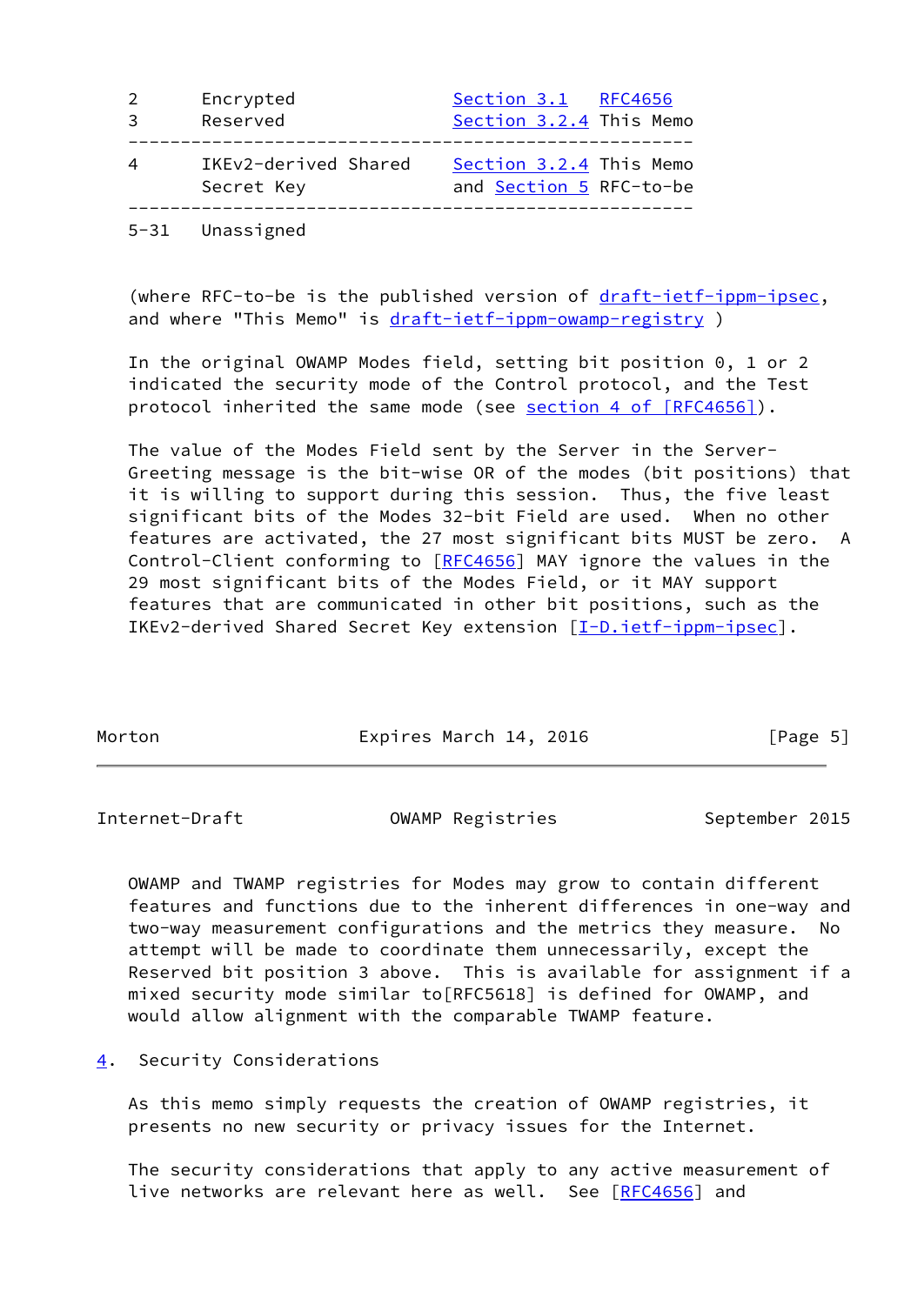[\[RFC5357](https://datatracker.ietf.org/doc/pdf/rfc5357)].

 Privacy considerations for measurement systems, particularly when Internet users participate in the tests in some way, are described in [\[I-D.ietf-lmap-framework](#page-7-2)].

<span id="page-6-0"></span>[5](#page-6-0). Acknowledgements

 The author would like to thank Kostas Pentikousis, Nalini Elkins, Mike Ackermann, and Greg Mirsky for insightful reviews and comments. We thought Spencer Dawkins caught the last of the small errors in his AD review, but Nevil Brownlee found a few more during OPS-DIR review. Roni Even found our use of "IETF Consensus" was out of date with [\[RFC5226](https://datatracker.ietf.org/doc/pdf/rfc5226)]. Michelle Cotton helped to clarify the IANA considerations.

<span id="page-6-1"></span>[6](#page-6-1). References

<span id="page-6-2"></span>[6.1](#page-6-2). Normative References

- [RFC2119] Bradner, S., "Key words for use in RFCs to Indicate Requirement Levels", [BCP 14](https://datatracker.ietf.org/doc/pdf/bcp14), [RFC 2119](https://datatracker.ietf.org/doc/pdf/rfc2119), DOI 10.17487/RFC2119, March 1997, <<http://www.rfc-editor.org/info/rfc2119>>.
- [RFC4656] Shalunov, S., Teitelbaum, B., Karp, A., Boote, J., and M. Zekauskas, "A One-way Active Measurement Protocol (OWAMP)", [RFC 4656](https://datatracker.ietf.org/doc/pdf/rfc4656), DOI 10.17487/RFC4656, September 2006, <<http://www.rfc-editor.org/info/rfc4656>>.

| Morton | Expires March 14, 2016 | [Page 6] |
|--------|------------------------|----------|
|        |                        |          |

<span id="page-6-3"></span>

Internet-Draft OWAMP Registries September 2015

- [RFC5226] Narten, T. and H. Alvestrand, "Guidelines for Writing an IANA Considerations Section in RFCs", [BCP 26](https://datatracker.ietf.org/doc/pdf/bcp26), [RFC 5226](https://datatracker.ietf.org/doc/pdf/rfc5226), DOI 10.17487/RFC5226, May 2008, <<http://www.rfc-editor.org/info/rfc5226>>.
- [RFC5357] Hedayat, K., Krzanowski, R., Morton, A., Yum, K., and J. Babiarz, "A Two-Way Active Measurement Protocol (TWAMP)", [RFC 5357,](https://datatracker.ietf.org/doc/pdf/rfc5357) DOI 10.17487/RFC5357, October 2008,